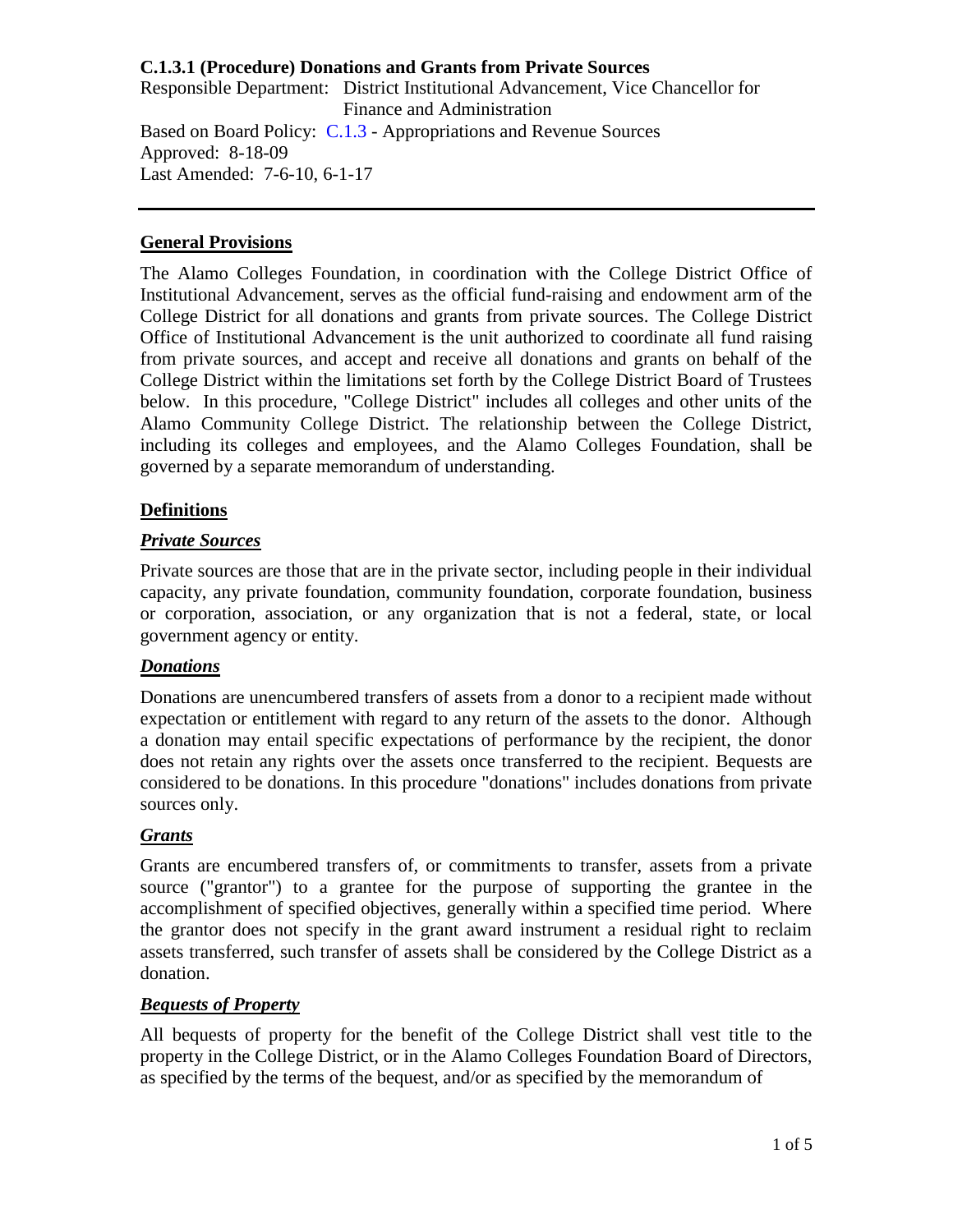Responsible Department: District Institutional Advancement, Vice Chancellor for Finance and Administration Based on Board Policy: [C.1.3](https://www.alamo.edu/siteassets/district/about-us/leadership/board-of-trustees/policies-pdfs/section-c/c.1.3-policy.pdf) - Appropriations and Revenue Sources Approved: 8-18-09 Last Amended: 7-6-10, 6-1-17

understanding between the College District and the Alamo Colleges Foundation. When not specified by the grantor, funds or other property donated, or the income therefrom, may be expended in any manner authorized by law and College District policy. Bequests are considered to be donations.

#### **Authority to Accept and Receive Donations and Grants from Private Sources**

The College District Board of Trustees and the Alamo Colleges Foundation Board of Directors shall be authorized to accept and receive on behalf of any college of the College District, or the College District as a whole, all donations and grants from private sources.

This authority encompasses receipt of real or personal property, including, but not limited to, money, stock, land, bonds, notes, securities, trust instruments, or other character of personal property.

In the case of (1) donations or grants of real property, or (2) donations or grants that could potentially create a new, unbudgeted, expense for the College District, acceptance of the donation or grant shall be subject to the action of the full College District Board of Trustees on a case-by-case basis, as recommended by the Chancellor.

Donations or grants that are for purposes not consistent with the stated goals, objectives, and educational philosophy of the College District or the Alamo Colleges Foundation, and donations or grants that illegally discriminate against any person on the grounds of race, color, religion, gender, national origin, age, genetic information, sexual orientation veteran status or disability shall not be accepted.

## **Donation and Grant Reporting**

The Chancellor shall provide to the College District Board of Trustees at each regular Board meeting a report of donations and grants received from private sources by the College District and the Alamo Colleges Foundation the previous month. Each report shall include information as to donor or grantee, aggregate value of all donations and grants, purpose, and restrictions pertaining to each donation and grant.

#### **Solicitation of Donations and Grants from Private Sources**

The responsibility for the solicitation of donations and grants from private sources shall be assigned as part of the duties of the Chancellor, Vice Chancellors, and college Presidents, who shall be guided and supported by the College District chief development officer and the chief development officer at each college of the College District. Where the President of a college has not appointed a chief development officer for his/her respective college, the College District chief development officer shall be responsible for guiding and supporting the President in the solicitation of donations and grants from private sources for that college. All solicitations of donations and grants from private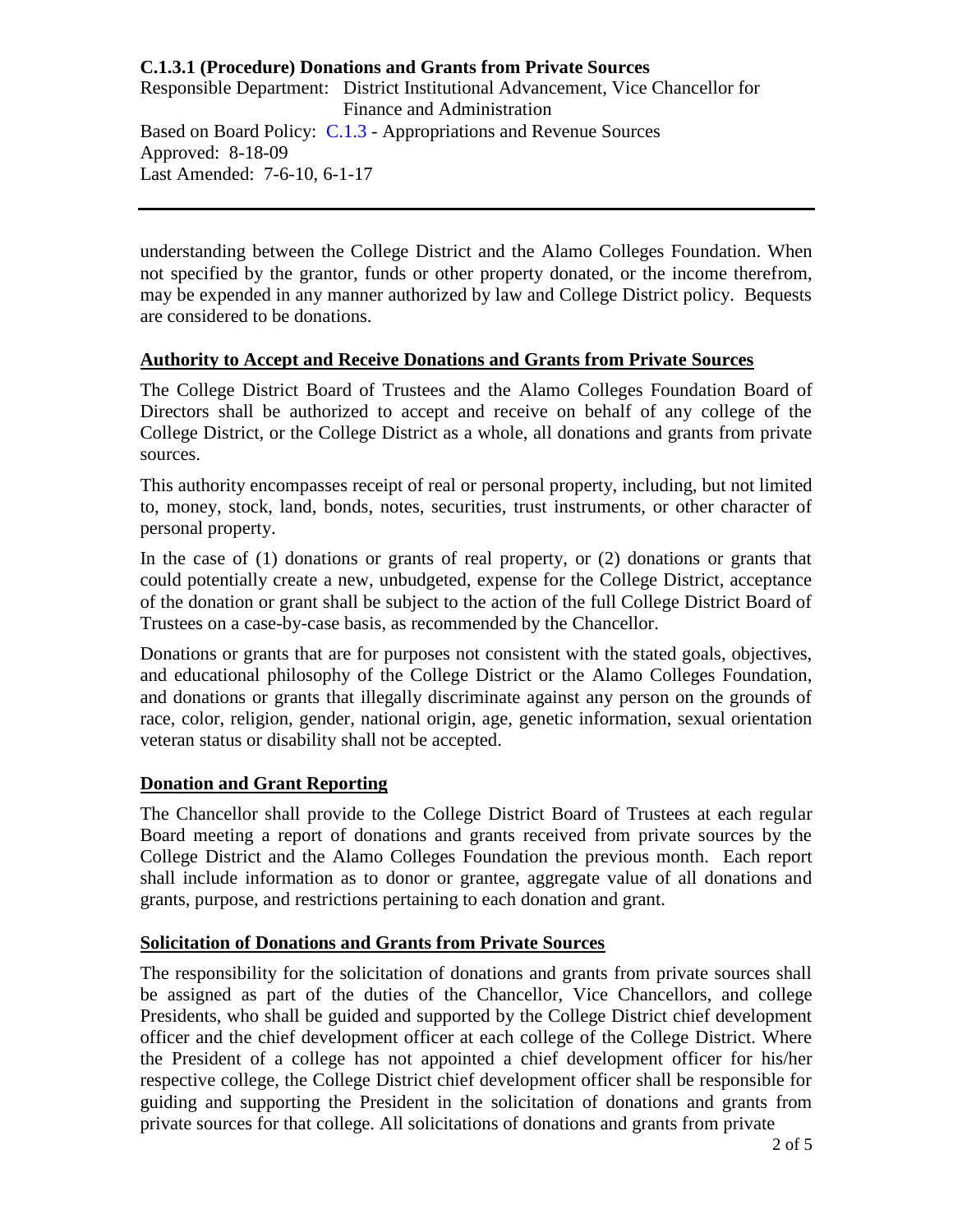Responsible Department: District Institutional Advancement, Vice Chancellor for Finance and Administration Based on Board Policy: [C.1.3](https://www.alamo.edu/siteassets/district/about-us/leadership/board-of-trustees/policies-pdfs/section-c/c.1.3-policy.pdf) - Appropriations and Revenue Sources Approved: 8-18-09 Last Amended: 7-6-10, 6-1-17

sources are to be made in the name of, and through, the Alamo Colleges Foundation on behalf of the College District or college.

All employees have the potential to act as members of the fund-raising team. College District employees, or student organizations seeking to raise funds in the name of their respective college, or in the name of the College District as a whole, are to obtain clearance from their respective college chief development officer, or the College District chief development officer, as appropriate, prior to engaging in such fund-raising activities.

All college development efforts will be made only in conjunction with the joint College District and Alamo Colleges Foundation fund-raising plan and under the direction of the College District chief development officer.

## **Delegation of Authority to Solicit Donations and Grants from Private Sources**

Authority to solicit donations and grants from private sources may be given to any College District employee, volunteer or organization by the College District chief development officer, and the relevant college President or Vice Chancellor.

Delegation of authority shall be in written form, and shall prescribe limitations as to the purpose, method, and scope of the solicitation. The purpose of any solicitation shall be clearly described and be in direct support of the mission and strategic plan of the College District, and the joint fund-raising plan of the College District and the Alamo Colleges Foundation. The method of solicitation shall be defined (such as special events, grant proposals, direct mail, personal contacts). The scope of solicitation shall identify the prospective funding sources, the total amount of funds to be solicited for the stated purpose, and a time frame within which the solicitation will occur.

The College District chief development officer shall apprise and engage each college chief development officer, as a part of a comprehensive development team in any fundraising campaign conducted for district-wide or college-specific purposes.

Individual college chief development officers are to coordinate the scope of any solicitation initiated at their college with the College District chief development officer so as to maximize fund-raising efficiency and effectiveness and to ensure all solicitations are made in the name of, and through, the Alamo Colleges Foundation.

College District employees, volunteers or organizations who are not provided with a written authorization to solicit grants or gifts by the appropriate chief development officer as described above are not considered as officially representing the individual college, any part of the individual college, the College District, or the Alamo Colleges Foundation for fund-raising purposes.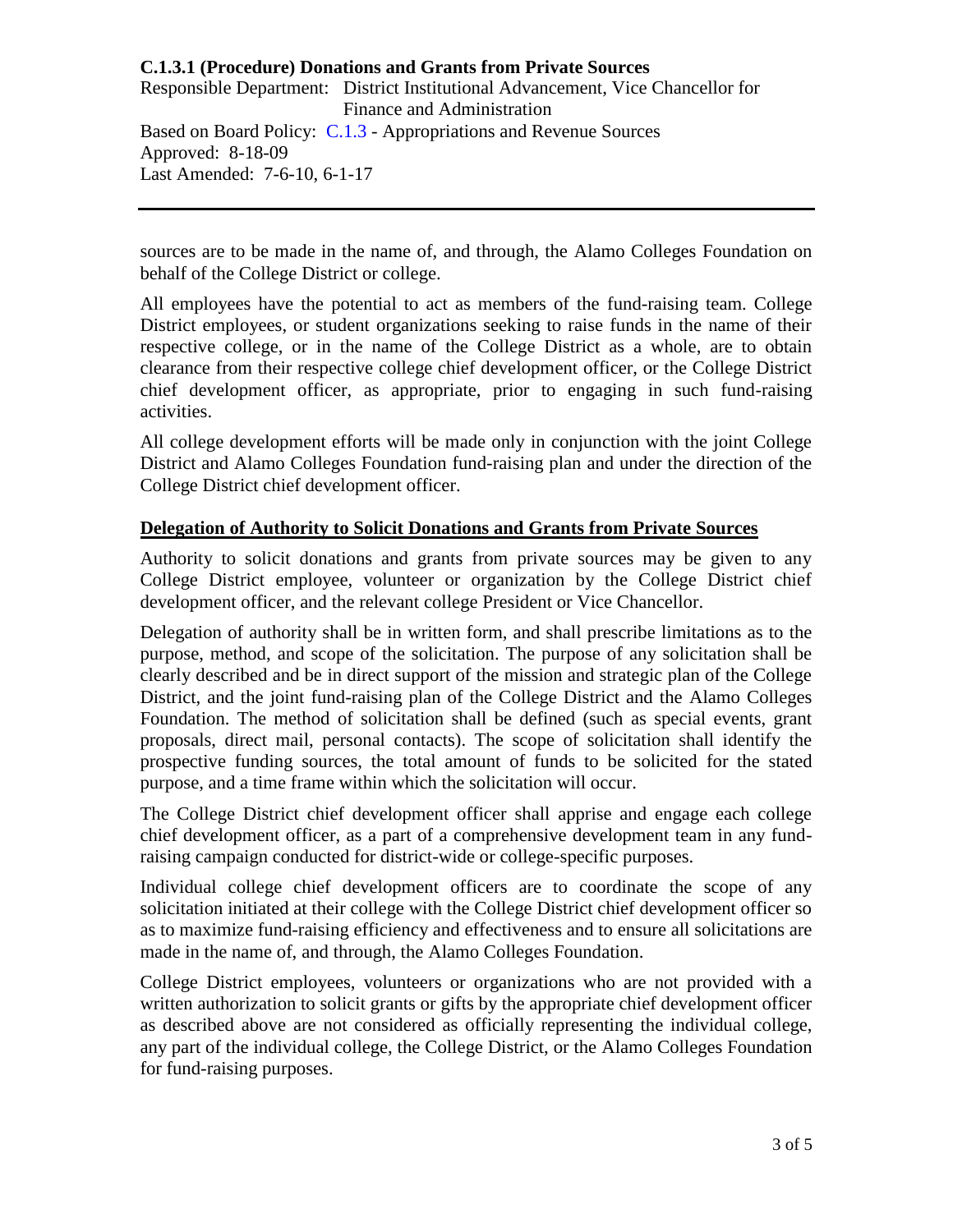Responsible Department: District Institutional Advancement, Vice Chancellor for Finance and Administration Based on Board Policy: [C.1.3](https://www.alamo.edu/siteassets/district/about-us/leadership/board-of-trustees/policies-pdfs/section-c/c.1.3-policy.pdf) - Appropriations and Revenue Sources Approved: 8-18-09 Last Amended: 7-6-10, 6-1-17

### **Receipt of Donations and Grants from Private Sources**

All donations and grants from private sources, whether solicited or unsolicited, are to be donated or awarded to, or through, the Alamo Colleges Foundation. Where such donations or grants are initially received by a college, the appropriate college chief development officer shall ensure a college process is in place that ensures such donations or grants are recorded and forwarded to the Alamo Colleges Foundation. This process recognizes that donations may be initially received by employees, volunteers or organizations as authorized per the guidelines above.

Where an unsolicited donation or grant from a private source is offered to a college or any unit of a college, such donation or grant shall be referred to the college chief development officer for negotiations and processing through the Alamo Colleges Foundation. Employees, volunteers, and organizations representing a college are not authorized to accept unsolicited donations or grants, and are to work with the college chief development officer for accepting such donations or grants.

## **Types of Donations and Grants from Private Sources**

Donations or grants from private sources may come in the form of cash (including checks, money orders, and other negotiables), stocks and bonds, personal property, equipment (including items such as machinery, tools, automobiles, aircraft), real property (real estate), consumable supplies, services (such as advertising design and space), and donated time (such as volunteer entertainment at a special event).

Planned estate or life income donations (such as provided through wills, charitable remainder trusts, gift annuities) are to be coordinated through the College District chief development officer and the Alamo Colleges Foundation.

## **Donation Recognition**

The official recognition or acknowledgment of donations received shall be the responsibility of the Alamo Colleges Foundation. The College District Chancellor, Vice Chancellors, college Presidents, College District chief development officer, college chief development officers, faculty and staff, and others who have taken an active part in gift solicitation are also encouraged to recognize and acknowledge gifts with appropriate expressions of gratitude to the donor.

Acknowledgment of major donors, as determined by the Alamo Colleges Foundation, shall also be made with the placement of donor logos, names on plaques, or other appropriate methods, at locations throughout the College District. Where gifts from major donors have a district-wide impact such recognition items shall be placed in a place of honor outside and near the official meeting place of the College District Board of Trustees.